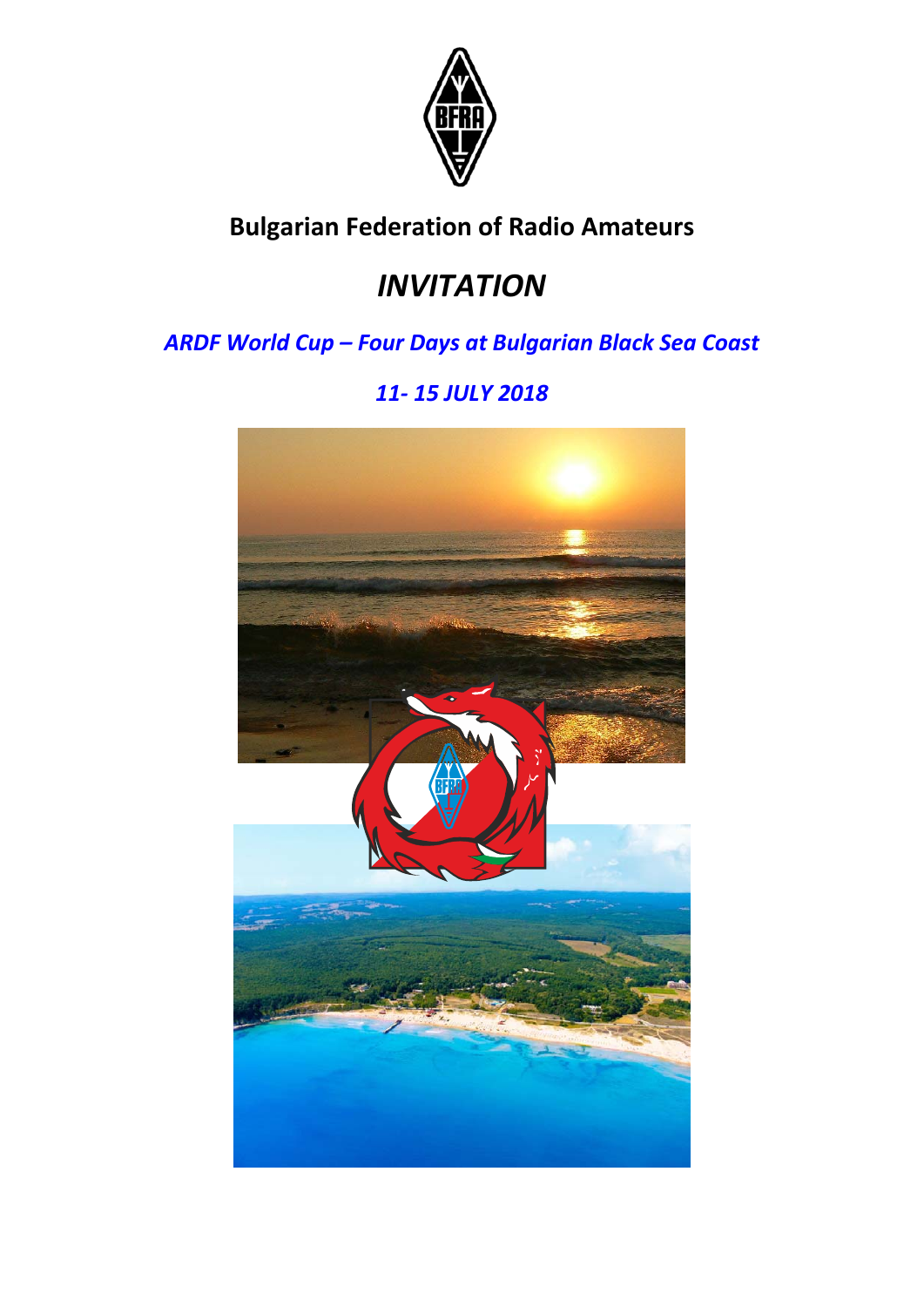#### **Organizer of the event:**

Bulgarian Federation of Radio Amateurs (BFRA)

#### **Venue of the event:**

Primorsko, Black Sea coast



**Primorsko** is a small attractive town located at the Black Sea coast, some 55 kilometers south‐east of Burgas. The "Four Days" event will be held for fifth consecutive year. It will combine the demonstration of ARDF skills with the top of the touristic season in a perfect sea resort. Primorsko with its facilities is well known from the World ARDF Championship 2006, EYAC 2011, EYAC 2014 and from previous four editions of "Four Days". Last year more than 120 competitors from 5 countries took part in this event. Amongst them lot of World and European champions.

The competition will be *'Individual classification only'* event with **unlimited number of participants in all categories (youth and adults).** 

#### **Categories:**

M14, M16, M19, M21, M40, M50, M60, M70, W14, W16, W19, W21, W35, W50, W60

#### **Accommodation:**

#### **Primorsko Club, Holliday Villas**

http://primorskoclub.bg/

There are several options for accommodation according to the table bellow. The most important is to have in mind that mid‐July is the peak of the touristic season. Therefore all the applications have to reach the organizers not later that 30 April 2017. As alternative every participant/guest is free to organize himself his accommodation.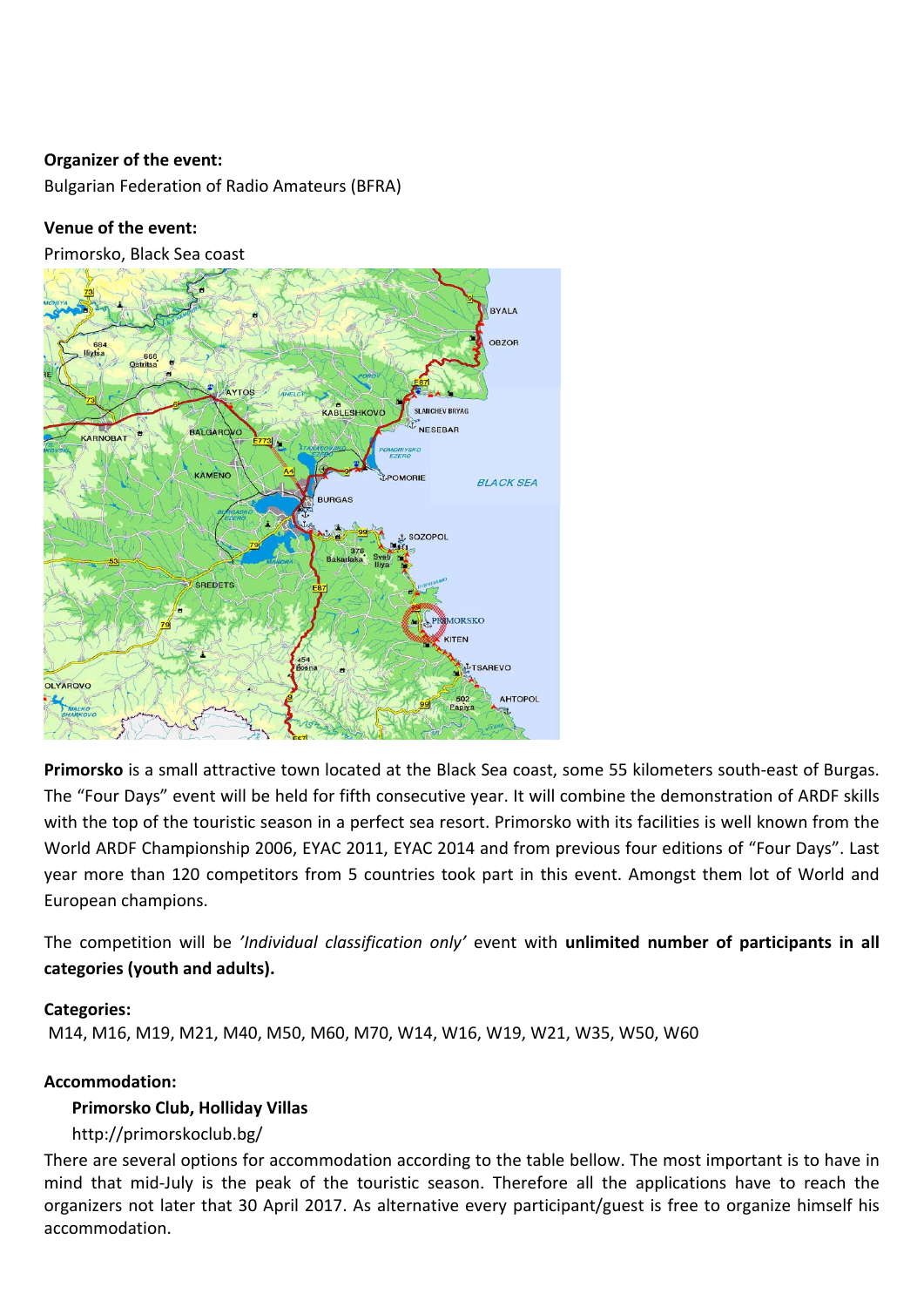### **Transfers:**

There are lots of flights from European cities to Burgas (BOJ), including low-cost flights. BFRA will arrange transfers from Burgas International Airport and back upon request.

For information of the participants/visitors, since July 2013 fully highway Sofia ‐ Burgas is into operation. The journey by car from Sofia to Burgas takes about 3‐4 hours and about 40‐50 minutes from Burgas to Primorsko.

#### **Preliminary schedule:**

### *July 11 (Wednesday)*

- Arrival after 14:00
- Training after 18:00

## *July 12 (Thursday)*

- Free time/beach till 16:30
- 17:00 Start SPRINT competition (3.5 MHz)

## *July 13 (Friday)*

- 09:00 Start 144 MHz CLASSIC competition
- 20:00 Awarding ceremony for SPRINT and 144 MHz CALSSIC competitions

## *July 14 (Saturday)*

- 09:00 Start FOXORING competition (3.5 MHz)
- 20:00 Awarding ceremony for FOXORING competition
- 21:00 Hamfest (Banquet, Party)

## *July 15 (Sunday)*

- 09:00 Start 3.5 MHz CLASSIC competition
- 14:30 Awarding ceremony for 3.5 MHz CLASSIC competition
- Departure

#### **Awards:**

Each day winners in each category will be awarded certificates and medals. All competitors will be awarded certificates for participation. Every day is considered as a separate competition! Everyone may participate in one, two, three or all four competitions. Therefore, there won't be an overall standing.

#### **Fees:**

Starting fee for competitors 8 EUR per competition (includes map, transportation to the start and from the finish and beverages at the finish).

Transportation for the trainers/guests/visitors to the start and from the finish and beverages at the finish 5 EUR per competition

#### **Accommodation:**

| <b>Hotel</b>                                      | <b>Type of accommodation</b>                                         | Price per day for 12.07-16.07.2017 also before and after |
|---------------------------------------------------|----------------------------------------------------------------------|----------------------------------------------------------|
|                                                   |                                                                      | event                                                    |
|                                                   |                                                                      | <b>Price for all Villas</b>                              |
| 2* Villas Holiday<br>$(3$ adults, or 2 adults + 2 | AL (accommodation, three meals,<br>drinks (tea, cafe, juices, beer ) | <b>81 EUR</b>                                            |
| children to 12 years)                             |                                                                      |                                                          |

#### **Example for payment:**

**Three competitors in Villas Holiday (AL) form 12.07 to 16.07 (4 days)** 

**4 day x 81 EUR (accommodation AL) = 324 EUR + 4 starting fees x 8 EUR х 3 competitor = 96 EUR, total EUR = 420 for villa for three competitors, or 140 EUR per person.**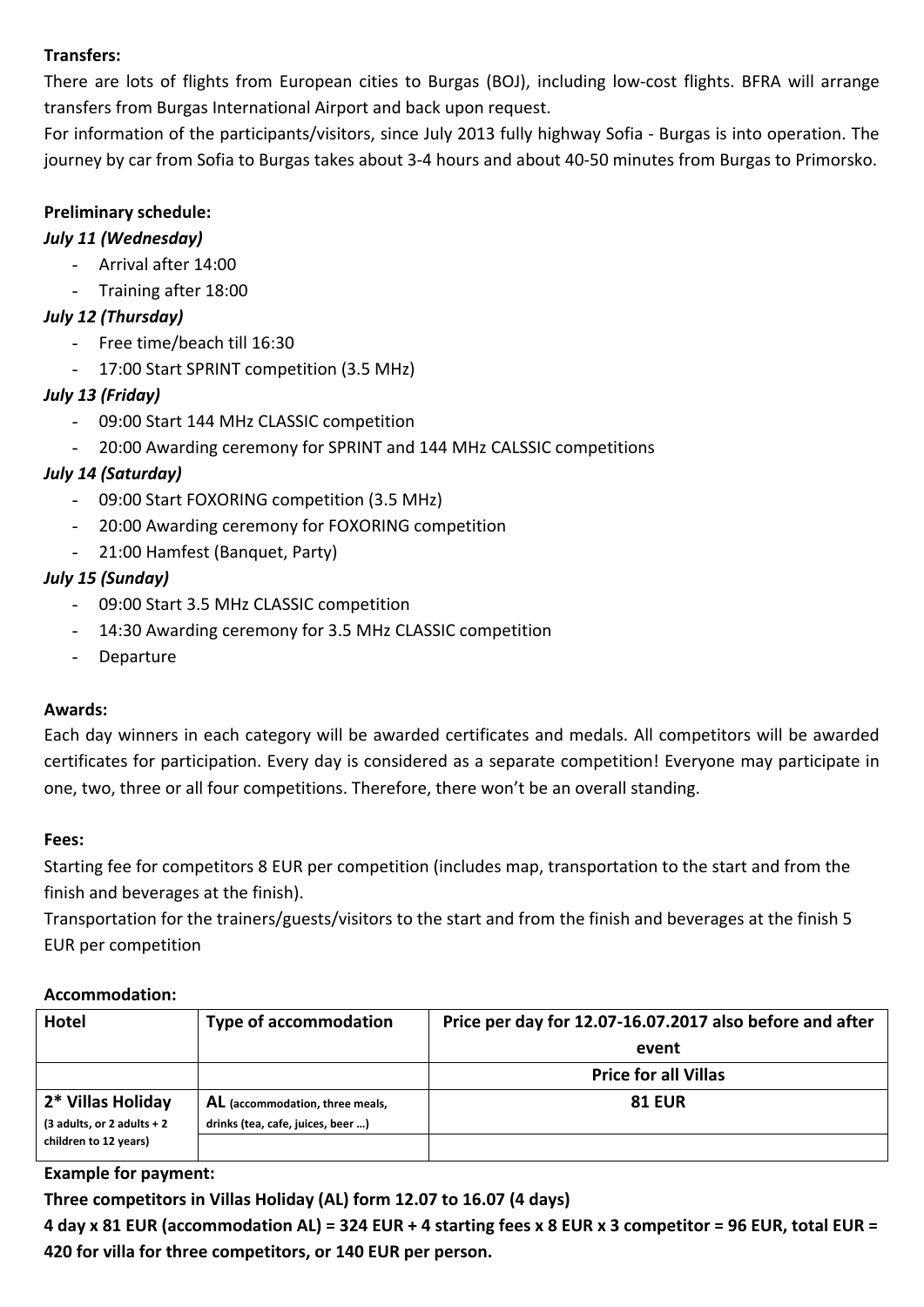**Due to the very loaded period of the season, Primorsko Club can offer accommodation only in Villas Holiday. Different booking shall be done only by you yourselves and will be admired by the organizers. If you, anyway, would like to use proposed by BFRA, please make your application as soon as possible.** 

#### **Payment details:**

**1. Bank:** UNITED BULGARIAN BANK

**IBAN:** BG81UBBS80021413582613

**BIC**: UBBSBGSF

**Beneficent:** BULGARIAN FEDERATION OF RADIO AMATEURS

**2. PayPal account: hq@bfra.org** 

#### **Terrain description:**

Deciduous forest with good runnability. In some places there may be open meadows with tall grass. At this time of the year usually the rivers are dry or running with less volume. Temperatures during the day vary between 24‐28 degrees. **Mostly new terrains will be used for the competition this year.**

#### **Technical information:**

- $\bullet$  144 MHz CLASSIC: RF output power: 1 W Antenna: Crossed dipole, 2m AGL
- 3.5 MHz CLASSIC: RF output power: 3 W Antenna: Vertical wire 6 m.
- 3.5 MHz SPRINT: RF output power: 1 W Antenna: Vertical wire 6 m.
- 3.5 MHz FOXORING: RF output power: 10 mW Antenna: Vertical wire 50 cm.

During the competition SPORTIDENT system will be used. The software will be provided by the leader in that field Karl‐Heinz Schade ‐ DL7VDB http://www.ardf‐fjww.com .

#### **Application:**

Please send your application forms on time. They must include names, categories, expected day and time of arrival and departure. **Application deadline: 30 April 2018**. Please **transfer the amount** needed not later that **31 May 2018**.

Dear friends, I would like to emphasize once again:

**The payment have to be made till 31.05.2018 – that is connected with the peak of the holyday season. Without payment we can not reserve the hotel.** 

#### **Visa requirement:**

Participants from few countries require visa to enter Bulgaria. BFRA will assist in obtaining **free** entry visas. Please send a list with the names, family names and passport numbers as soon as possible. Keep in mind that arranging the documents in the Ministry of Youth and Sports in Bulgaria takes a week.